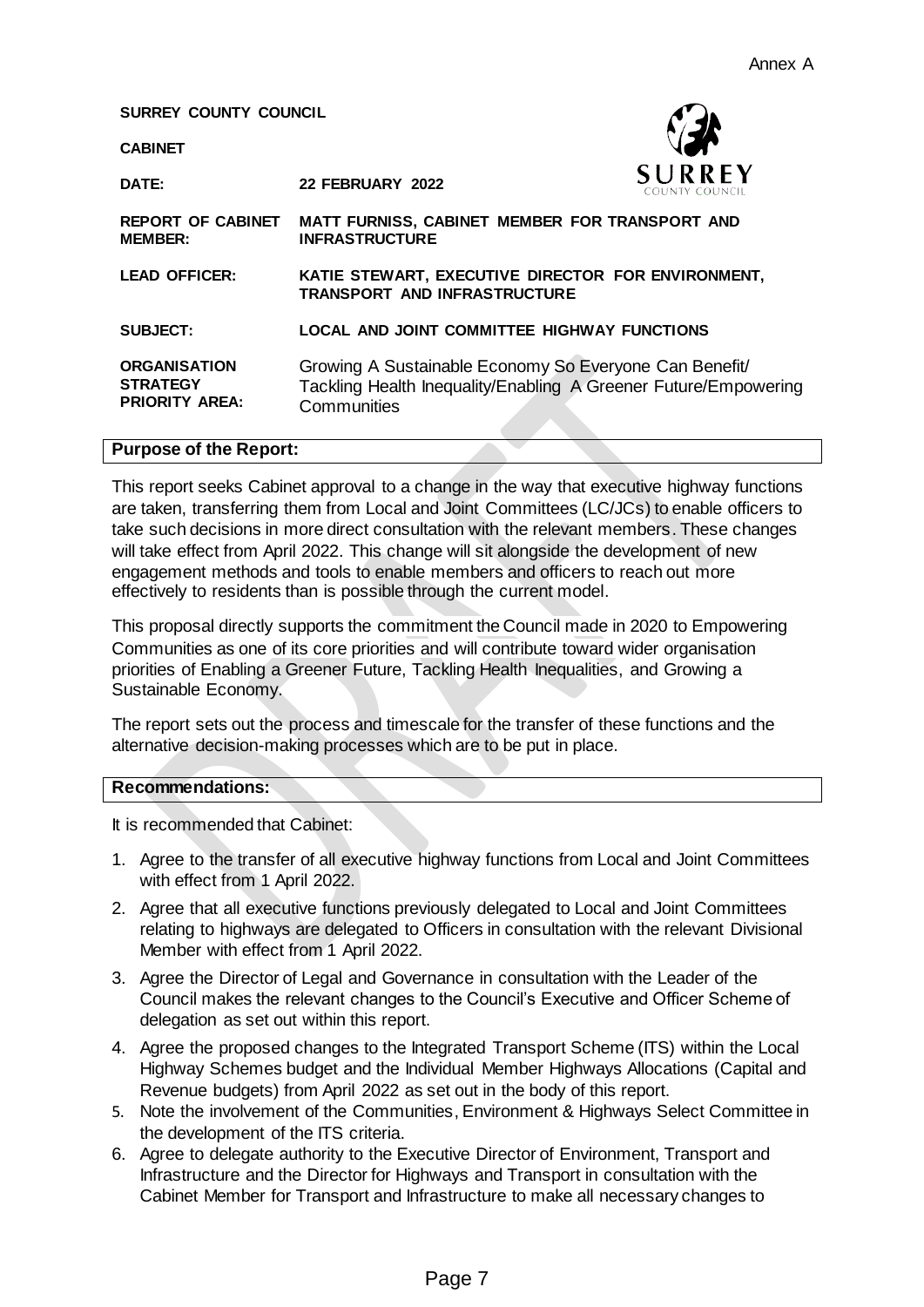existing highway budgets, criteria, and relevant policies to support the effective transition to these new arrangements.

7. Agree that the Director of Legal and Governance works in conjunction with democratic service officers from Guildford, Runnymede, Woking, and Spelthorne Borough Councils to update their respective Joint Committee constitutions which are in place with the County Council.

#### **Reason for Recommendations:**

The recommendations within this report will support more efficient local decision making, whilst ensuring that there is transparency and proper scrutiny. These proposals will enable more people to be heard and participate in decision making, leading to better outcomes for our residents.

This is a joint initiative coming from Communities and ETI (Environment, Transport & Infrastructure) Directorates consistent with residents' expressed desires to be more involved in what the Council is doing but through events and conversations and not through boards and meetings. This proposal directly supports the commitment the Council made in 2020 to Empowering Communities:

*'Reinvigorate our relationship with residents, empowering communities to tackle local issues and support one another, whilst making it easier for everyone to play an active role in the decisions that will shape Surrey's future.'* <sup>i</sup>

Research in the past year has shown that far more residents have been able to communicate with the Council through a wider range of mechanisms than has been the case historically using traditional local and joint committee processes. For instance, in 2021/22, 11 online engagement sessions reached over 50,000 members of the public, whilst in comparison only 650 residents attended LC/JCs between 2019 and 2021 which included councillors from Parish, Districts and Boroughs if they attended to hear proceedings.

#### **Executive Summary:**

- 1. This report recommends and outlines proposals to empower divisional councillors by changing the delegation of executive highway functions currently under the remit of LC/JCs. It sets out the process and timescale for the transfer of these functions, which will come into effect from April 2022.
- 2. The proposal is designed to respond to the expectation of communities and members of greater engagement and more efficient decision making on several highway activities, which has evolved since the LC/JCs were initially setup. It also aligns with the ambition of the Council to engage in a more constructive way with residents and members to deliver improved outcomes and provide a better customer experience of highways activities.
- 3. This report relates only to the current highway functions of the LC/JCs, outlining how these functions will be addressed in a different way. The LC/JCs will continue to operate beyond April 2022 and will continue to address libraries decisions, non-executive functions in relation to Public Rights of Way (PROW) and non-decision functions as set out in their terms of reference.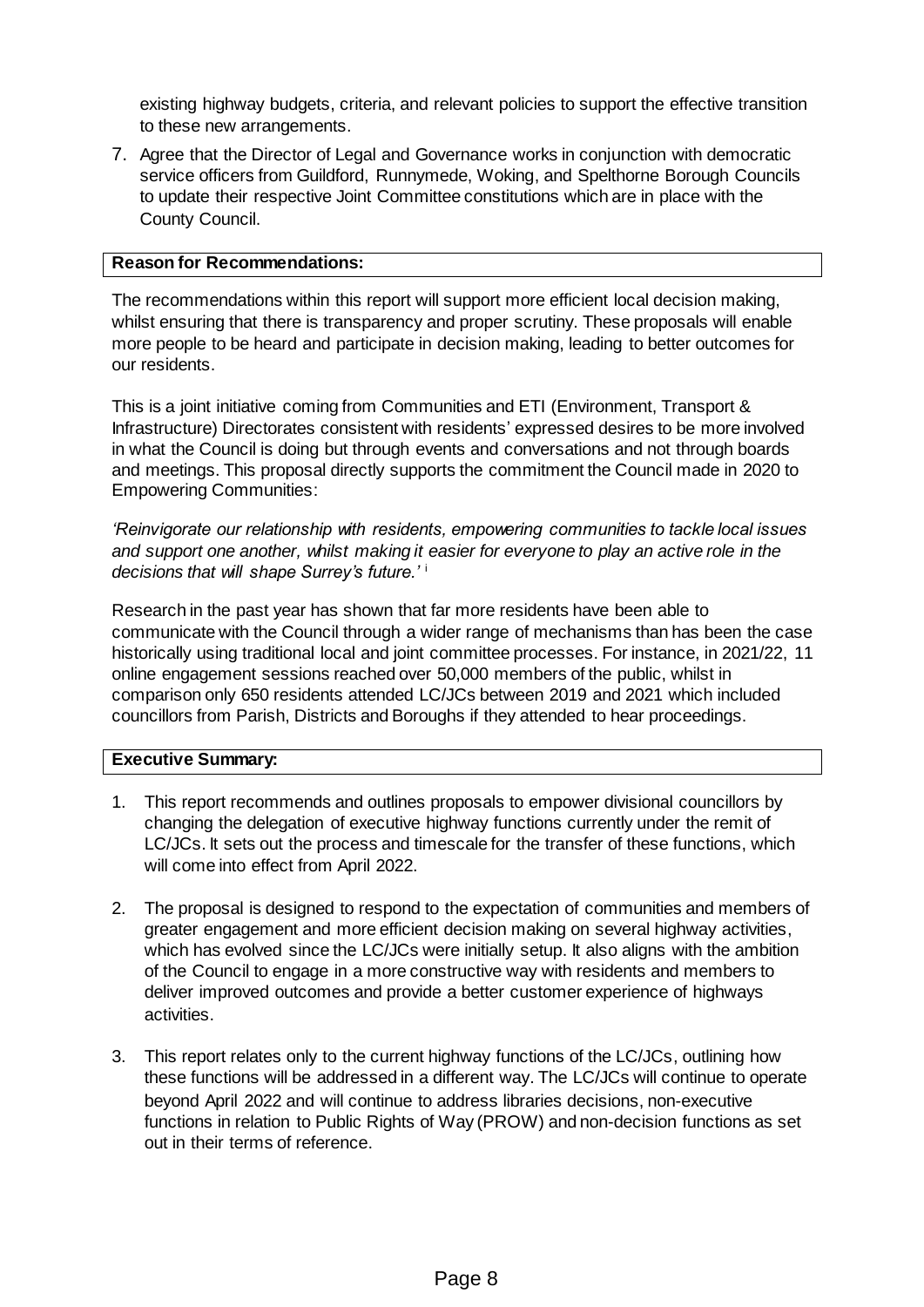## **Details**

- 4. The majority of highways functions are delegated to officers to deliver works based on the priorities of Surrey County Council (SCC). However, since 2002, Local Committees (and more recently Joint Committees) have held certain delegated highways functions in order to promote and fund some highway works in their respective areas. LC/JCs also hold responsibility for a number of delegated highway decisions including Traffic Regulation Orders, agreeing local speed limit changes and Stopping Up orders. The full list of current highway functions delegated to LC/JCs is set out in **Annex 1**.
- 5. The proposals in this report refer to both the executive highway decision functions for LC/JCs, and related highway advisory functions as listed and detailed in **Annex 1**.
- 6. Under these proposals, executive highway functions will be delegated to officers in consultation with the relevant Divisional Member. As part of this process, it is anticipated that Members will be able to reach out to more of their residents to better understand their priorities, by drawing on a range of engagement methods and tools developed as part of our Community Network Approach (CNA)<sup>ii</sup>, before requesting an officer to make a decision.
- 7. Divisional Members can also use this process to widen engagement to District and Borough Councillors and neighbouring County Councillors, particularly for consideration of local integrated transport and wider infrastructure schemes.
- 8. Critically, the changes will provide Divisional Members with greater individual discretion over a higher value of highway funds to address local issues than is currently the case under LC/JCs. The recent creation of the Highways Engagement Team has created officer capacity which can more constructively support members on their highway priorities and be a dedicated resource to maintain a focus on delivery for residents and other customers in relation to this proposal.

## **Summary of Key Changes**

9. Outlined by key area, the main changes to highway functions proposed are summarised below. All changes detailed in this proposal are contained within the Annex.

Delegated Highway capital budget and revenue budgets

10. It is proposed that a budget allocation will be made directly to all Members. For 2022/23 subject to the draft budget for 2022/23 being approved by Council, this will be:

Revenue £7,500 (County total £0.6075 million) Capital £50,000 (County total £4.05 million)

- 11. The Member will be able to use this funding to support maintenance on the highway and will also have some flexibility to use it for "minor" Integrated Transport Scheme (ITS) works (such as pedestrian islands, speed limit reviews, new footway links etc) up to a maximum value of £15,000.
- 12. The actual decisions on how the funding would be spent would be delegated to officers (in the scheme of delegation) but would be taken in consultation with the Divisional Member. Records will be kept for all of these decisions.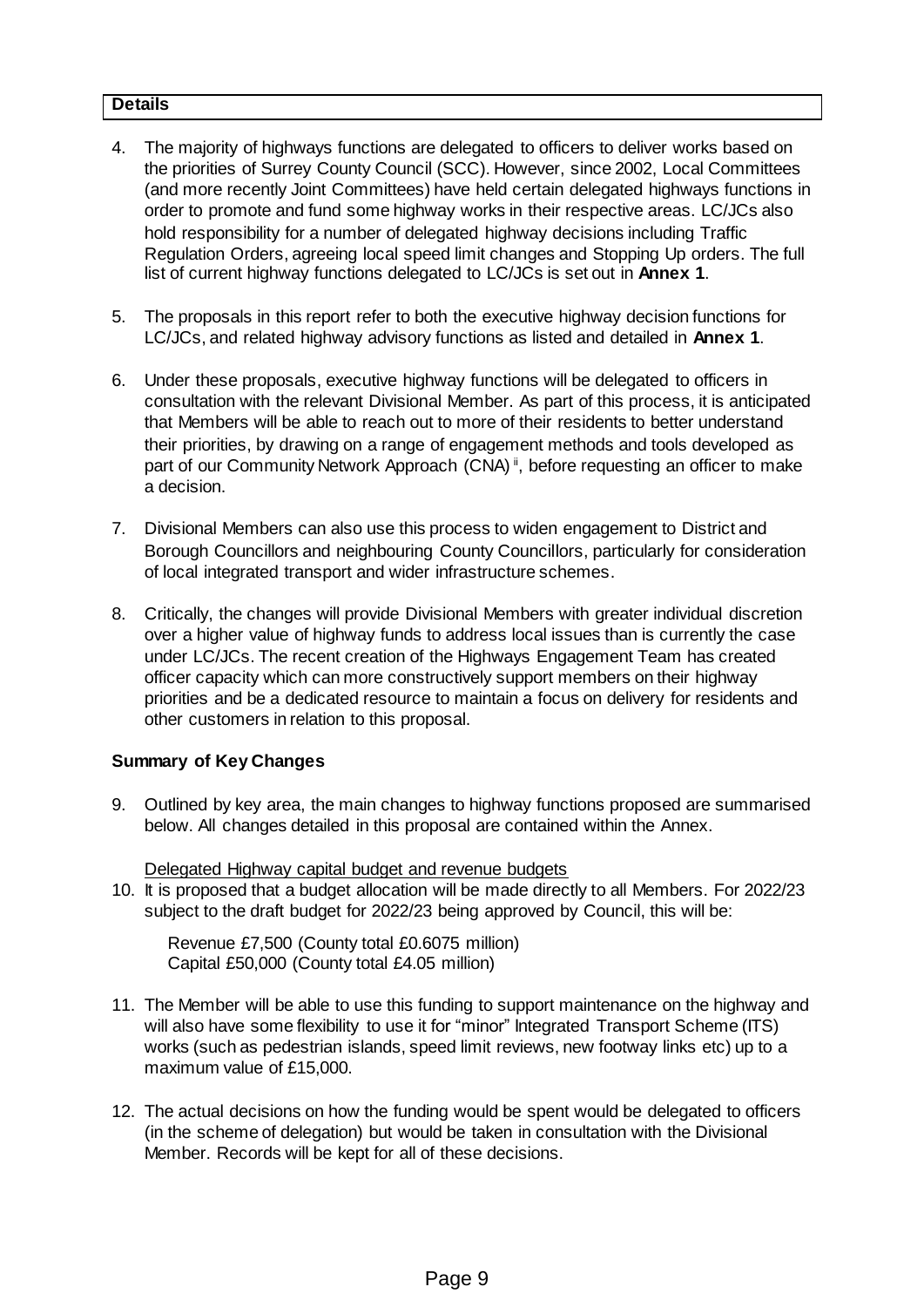13. As part of the allocation process, Highway Officers will arrange an informal meeting of all County Councillors within a district on at least an annual basis, providing the opportunity for Members to consider pooling part of their allocations, toward enabling a more efficient procurement of works gangs and programmes.

## Integrated Transport Schemes (ITS)

- 14. In addition to the provision of a proportion of revenue and capital funding for individual Member highway decisions, it is also proposed to create a countywide ITS budget. For 2022/23 this will be £2.95 million, subject to the draft budget for 2022/23 being approved by Council.
- 15. Under these new proposals, Members would have the ability to prioritise and promote one scheme per year for consideration in their division. Each Divisional Member would be expected to engage with the community in developing their proposal, utilising the CNA, to determine which schemes they should put forward for consideration.
- 16. All proposed schemes will then be assessed and prioritised by officers for funding from the proposed countywide ITS budget under criteria to be agreed by the Cabinet Member. The criteria will likely include assessing how any proposal contributes to road safety or accessibility and wider county priorities such as greener futures and the Surrey Transport Plan.
- 17. It is proposed that the Communities, Environment and Highways Select Committee are involved in developing the updated criteria. The Cabinet Member will approve the annual programme. Where developer contributions are available, these will supplement the ITS programme for the area in which they are received, in line with any planning conditions.

## Review of On-street parking management

- 18. It is proposed that on-street parking reviews would be taken by officers in consultation with the Divisional Member in line with the County parking strategy. For any changes to on-street parking arising from such reviews, the established community consultation process set out in the parking review process will continue.
- 19. A new budget will be created to support feasibility studies and technical appraisals for Member ideas and schemes as described above, including Community Infrastructure Levy (CIL) bids. This will come from the on-street parking surplus. The three existing commitments for this funding (Guildford Park & Ride, Woking Town Centre Agreement, and supplementary support for Elmbridge parking reviews) will be reviewed to ensure they offer good value and are aligned to current County Council priorities. The current agency agreements with the District & Boroughs for on-street enforcement expire at the end of March 2023.

## Transitional arrangements

20. Committees are determining their programmes for 2022/23, but the revised funding arrangements will start from 2022/23 with each Member having a capital allocation of £50,000. As a result, not all the existing Committee programmes agreed by LC/JCs for 2022/23 will be affordable. Therefore, the proposed Countywide ITS allocation of £2.95 million will be split between the 11 committee areas (approx. £268,000 each) and the top prioritised Committee schemes in those areas will be progressed for construction. Those schemes not funded will not be progressed, and it will be for the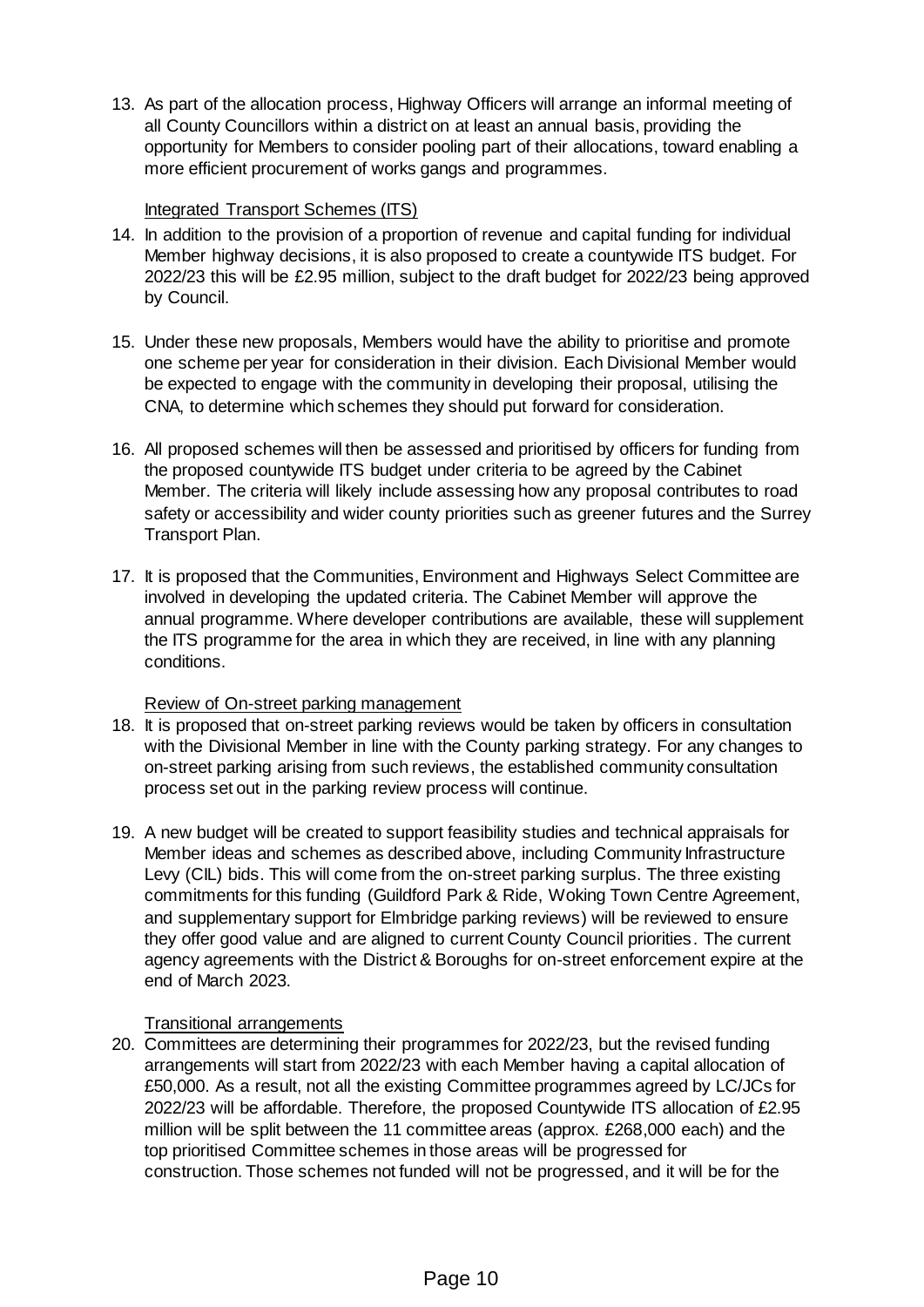relevant Member to prioritise them for consideration in future years if they remain a priority.

## **Petitions**

- 21. As a result of these changes, the public will still be able to submit petitions on highway matters, via the Council's existing petition scheme<sup>iii</sup>, but from April 2022 one of the routes for consideration will be removed as petitions on this subject will be dealt with outside of Local and Joint Committees.
- 22. However, this proposed change reflects the fact that a majority of petitions received through LC/JCs could have been handled in a faster and more efficient way had they not gone through this route. Since 2018, 87 per cent of those received were considered service requests, which from April 2022 would receive a response within 28 days rather than waiting several months for the next committee cycle. Further, in total, there has been a reduction in the number of petitions taken at LC/JCs (a 37 per cent decrease over the last 3 years).
- 23. SCC Highways has invested to enhance online highway reporting mechanisms to best serve residents and members. It is expected that between these mechanisms and trends in petitions more generally, that the proposed approach will enable residents to more efficiently resolve their concerns, whilst preserving the ability for residents who genuinely do need to pursue a petition through the other established channels.

## Public questions

- 24. For LC/JC public questions, 81 per cent currently relate to highway matters including parking. It is proposed that highway questions will be addressed via the County Council's digital reporting functions, although the option will remain for questions to be submitted to the Divisional Member, Cabinet Member for Transport and Infrastructure, or to Cabinet.
- 25. In addition, as set out above, the service has improved the online reporting functions which make it clearer to residents of our service standards. There is an ongoing programme of making more information accessible online; for example, our capital maintenance work (known as Project Horizon) is available in a map-based format and all planned road works can be viewed via our website. These tools will enable improved self-service for those residents that can resolve their questions in this way, whilst the option will remain for those that cannot to address their questions through the channels set out above.

# Scrutiny and overview

- 26. All decisions must comply with existing County Council policies (i.e. financial, speed limit, parking). If a situation arose where there are conflicting views between an officer and Divisional Member in relation to the taking of a decision which falls within the scope of these proposals, then this would be formally escalated to the Cabinet Member for decision.
- 27. Where decisions impact the entire county, the Cabinet Member and/or Cabinet will continue to make these decisions formally at public meetings, such as minimum cost of parking permits etc.
- 28. On at least an annual basis, the Communities, Environment and Highways Select Committee would be presented with a report of all the highway decisions covered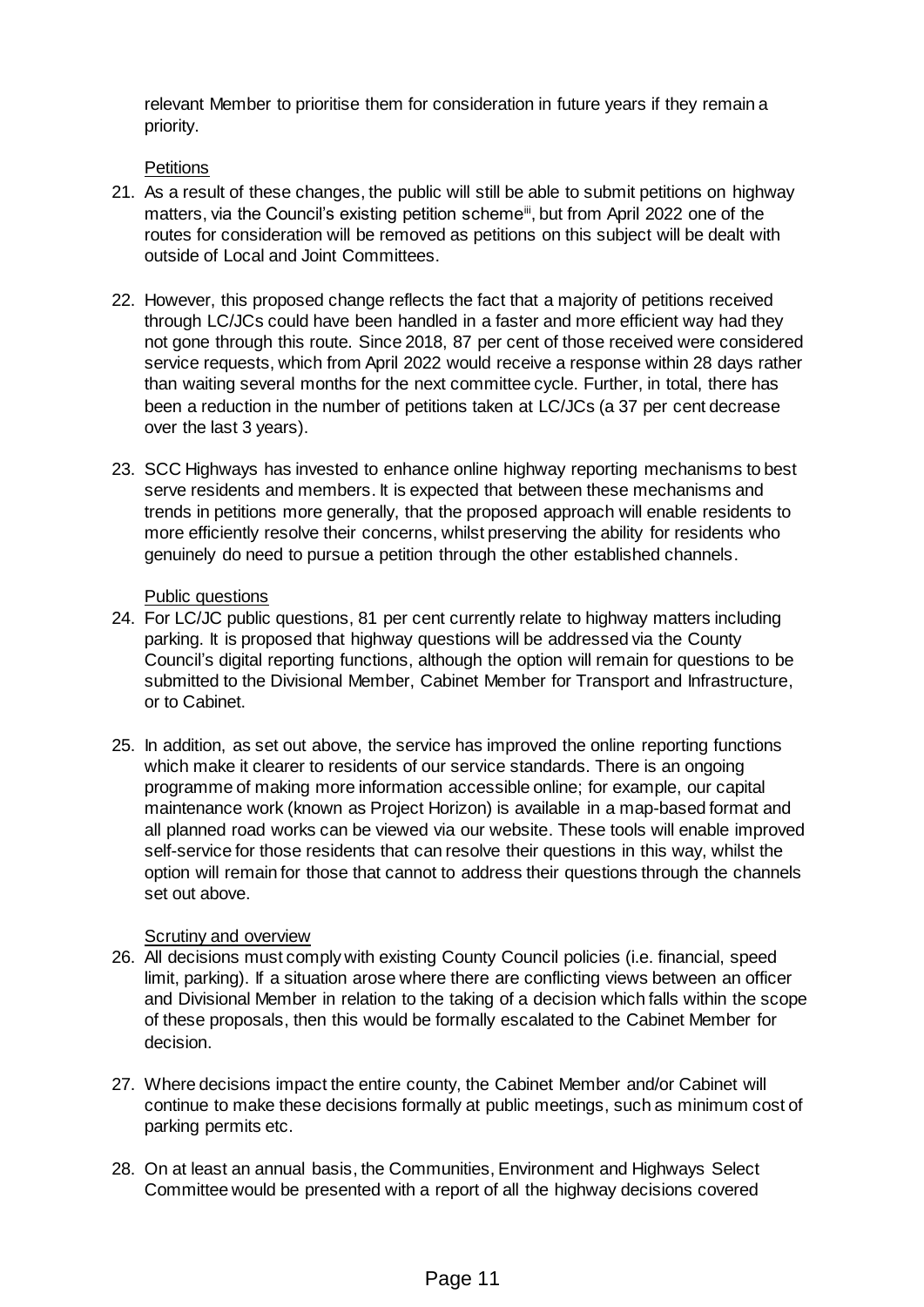specifically by these proposals that have been made by officers in consultation with the Divisional Members as well as those made by the Cabinet Member. This will give an opportunity for Select Committee to provide regular oversight to the decision making set out in these proposals.

29. The Select Committee would be able make recommendations to Cabinet in respect of its findings through this scrutiny process, as well as in respect of any improvements it might recommend to improve the process. It is also suggested that consultation with Borough & District Councillors would continue as part of the CNA.

# **Benefits**

30. The transfer of Highway decision making from LC/JCs will contribute directly to the Council's Empowering Communities priority, yielding a number of benefits for the organisation and key stakeholders.

## Benefits for Residents

- 31. These proposals will contribute to residents feeling better able to connect with members on their own terms. Local and Joint Committees have to date provided a relatively formalised and rigid form of engagement for residents on highway matters. The Council can now call upon a far wider range of engagement tools. This offers greater flexibility to adapt an approach to best fit the topic or issue under consideration.
- 32. Throughout 2022, the use of new engagement methods and tools under the CNA will help encourage and empower more residents to participate in and influence the area in which they live, particularly those from whom the Council does not usually hear. For example, localised issues can be worked through in discussion with Councillors and residents (e.g. a Councillor hosting a Facebook Live "surgery" or poll to hear directly from their residents). Wider topics could be outlined in a public stakeholder engagement event or presented digitally using Commonplace, either through a survey or interactive map, to reach a greater number of people and gauge public opinion, as successfully illustrated for the recent tranche of active travel schemes.

## Benefits for Members

- 33. This approach will give elected Members more direct influence over local highway matters, whilst delivering for their residents in a shorter timeframe by being able to make decisions outside of the committee process and timetable.
- 34. Members will have greater individual discretion over a higher value of highway funds to be able to seek resolution to local issues raised by residents than is currently the case under LC/JCs.
- 35. Members will be able to reach out to more of their residents to better understand their priorities, by drawing on a range of informal engagement methods and tools developed as part of our CNA.

# Benefits for Partners

36. This is a collaborative and open approach, and there is a commitment from the County Council to work closely with partners and to enter into collaborative discussions for the benefit of residents to continue to deliver shared highway infrastructure proposals. District and Boroughs (D&Bs) have been engaged in the preparation of this Cabinet report.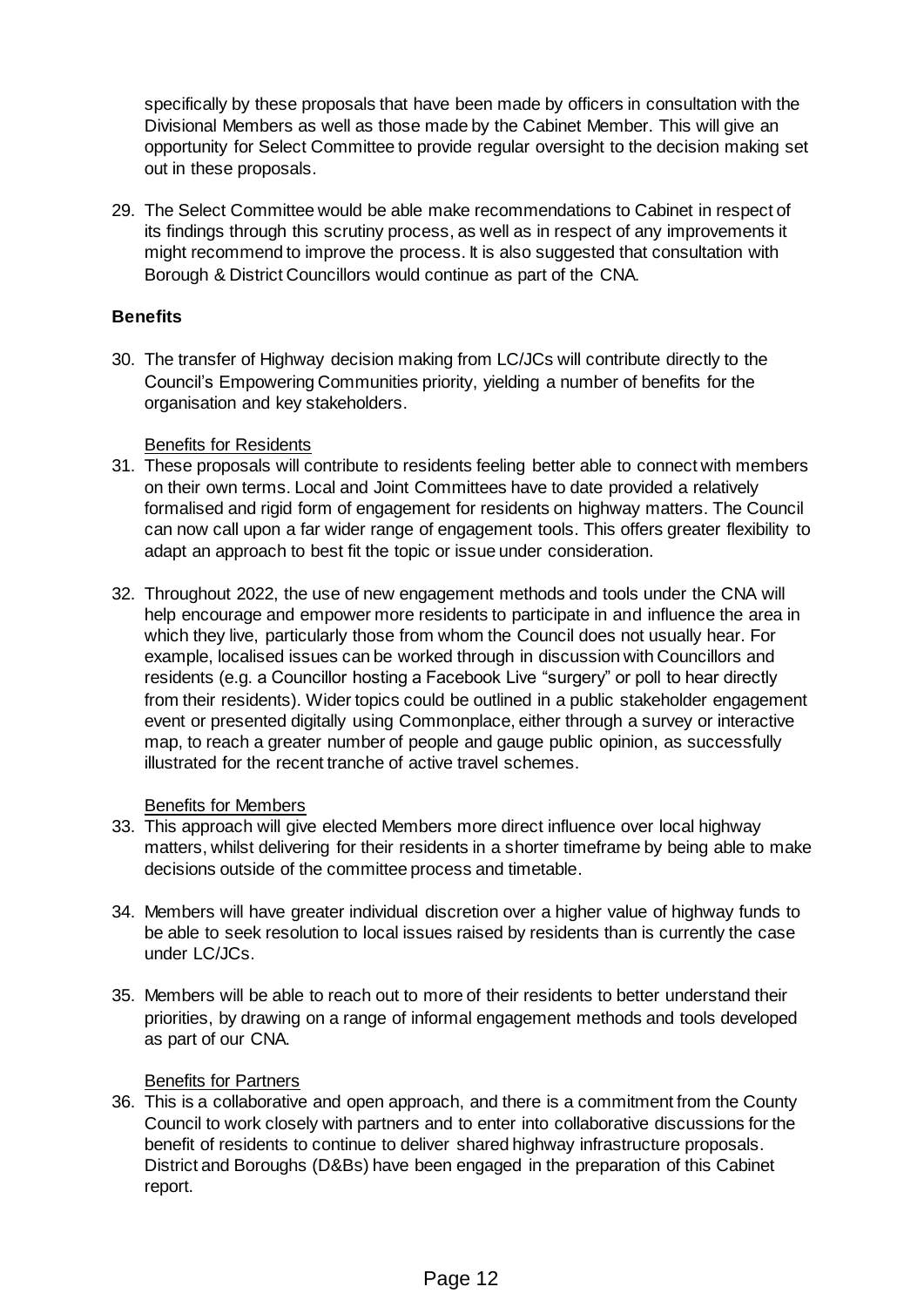# **Consultation**

- 37. The Leader and Cabinet Member for Communities have been consulted in relation to the proposed changes.
- 38. This report has been prepared in collaboration with the Executive Director for Communities, in conjunction with the Director for Highways and Transport, and the Head of Community Partnerships and Engagement. The Director of Law and Governance has also been directly consulted throughout the development of these proposals.
- 39. Specific briefing sessions were held with opposition group leaders on the contents of the proposals in this report. In addition, a wider briefing document has been prepared and circulated to all County Councillors ahead of Cabinet consideration of the report.
- 40. Arrangements have also been made for a special public session of the Communities, Environment and Highways Select Committee (CEHSC) with the Chairman of the Committee. The Committee will make recommendations to Cabinet on these proposals which will be reported to Cabinet in its consideration of this report.
- 41. In view of wider District and Borough (D&Bs) engagement within LC/JCs, briefings ahead of this Cabinet report have been provided via Surrey Leaders and Chief Executives (CEX) meetings. A briefing has also been provided to the Chairman and Vice-Chairman of the Surrey Association of Local Councils (SALC).

## **Risk Management and Implications:**

42. A summary of risks arising from these proposals along with mitigations is set out in the table below.

| <b>Risk description</b>                      | <b>Mitigation action/strategy</b>                                |
|----------------------------------------------|------------------------------------------------------------------|
| Implementation of the<br>new                 | Proposed changes to highway decisions and budgets are being      |
| changes to highway<br>funding                | taken forward in parallel with the SCC budget setting process    |
| streams and decision processes               | through Cabinet.                                                 |
| causes delays to schemes                     |                                                                  |
| Lack of overview of funding                  | Decisions will be recorded and available in an accessible audit  |
| streams expenditure                          | log. Information on decisions is to be provided in a format that |
|                                              | could be shared with the community.                              |
| Ensuring<br>funds<br>highway                 | The funding of projects would need to be consistent with SCC     |
| allocated under these proposals              | countywide policies and standards. ITS schemes will be           |
| align with SCC Policies and                  | assessed by officers against updated assessment criteria.        |
| <b>Standards</b>                             | Changes to on-street parking and speed limits will follow        |
|                                              | established community consultation processes.                    |
| Ensuring<br>there<br>that<br><b>is</b><br>no | Utilising the CNA and greater variety of engagement tools will   |
| reduction<br>in opportunities<br>for         | make it easier for residents to play an active role in decisions |
| resident engagement in highway               | and priority setting.                                            |
| priorities.                                  |                                                                  |

## **Summary Table of Risks and Key Mitigations**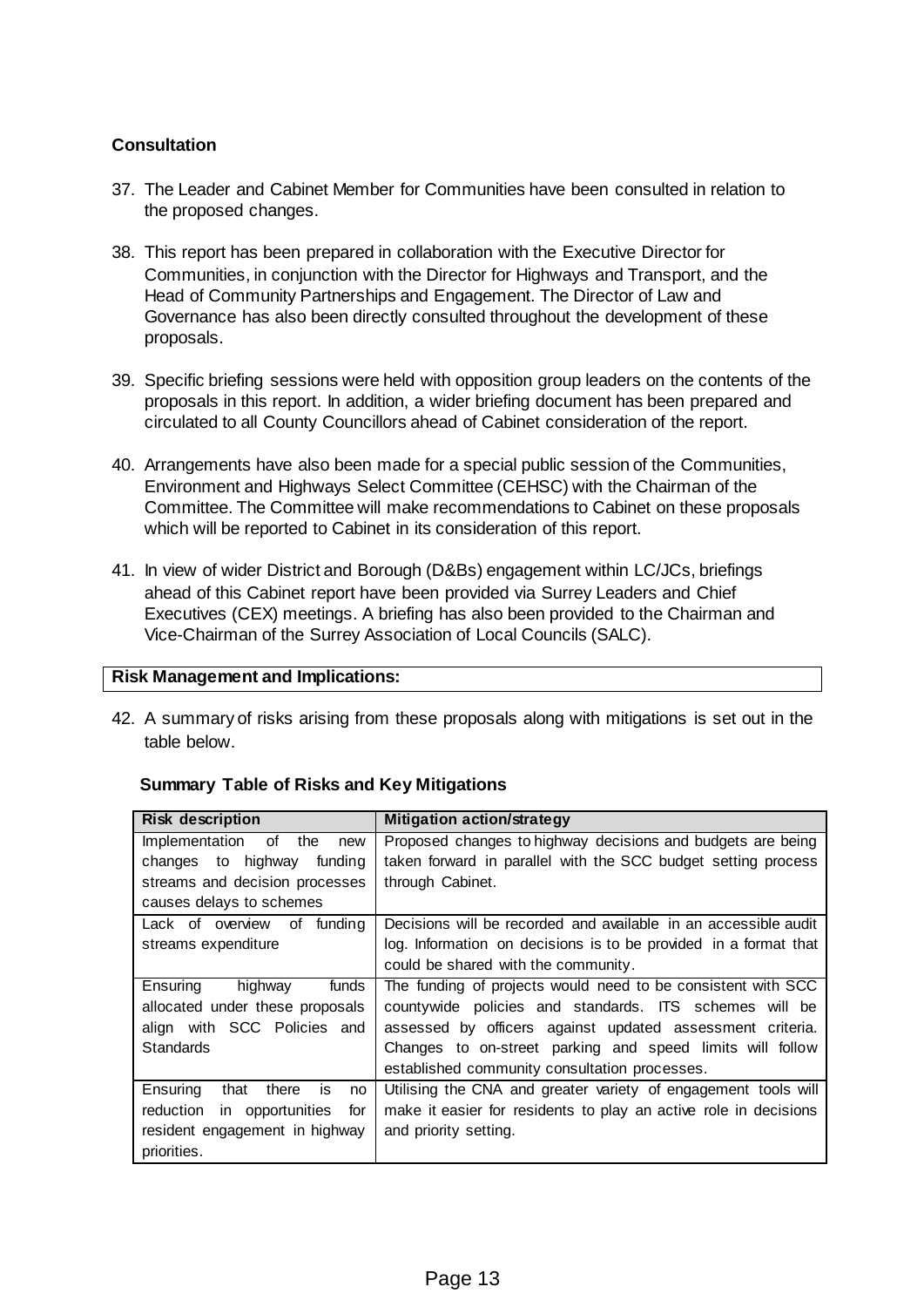## **Financial and Value for Money Implications:**

43. The 2022/23 draft budget for Highways & Transport includes a revenue local scheme allocation of £0.6 million, and capital of £7 million. The recommended approach will lead to changes in the way that budget is managed; however, it is not proposed that the overall amount changes. Money will continue to be allocated and spent in line with the Council's agreed policies and processes, thus securing value for money.

# **Section 151 Officer Commentary:**

44. Although significant progress has been made over the last twelve months to improve the Council's financial position, the medium-term financial outlook beyond 2021/22 remains uncertain. The public health crisis has resulted in increased costs which may not be fully funded. With uncertainty about the ongoing impact of this and no clarity on the extent to which both central and local funding sources might be affected in the medium term, our working assumption is that financial resources will continue to be constrained, as they have been for the majority of the past decade. This places an onus on the Council to continue to consider issues of financial sustainability as a priority in order to ensure stable provision of services in the medium term. The recommendations in this report concern how decisions are made, including decisions to spend. Those decisions will continue to be made in accordance with appropriate Council policies and regulations, and within the Council's Medium-Term Financial Strategy. As such, the Section 151 Officer supports the proposals.

## **Legal Implications – Monitoring Officer:**

- 45. The Leader has responsibility to determine the Scheme of Delegation for executive decisions further to the Local Government Act 2000 and may delegate these to the Cabinet, a Cabinet member, an officer, or a local committee. The Executive Scheme of Delegation is reported to the Council for information and incorporated into the Council's constitution.
- 46. A number of the highway functions referred to must be subject of notice and statutory consultation prior to any final decision being taken as currently.
- 47. The terms of reference of Local and Joint Committees incorporate the discharge of executive functions as allocated in the Scheme of Delegation from time to time. These are set out in the terms of reference of the Committees and will require amendment.
- 48. Any decisions made by the Cabinet Member under the proposed arrangements are subject to scrutiny and call-in in the usual way.

## **Equalities and Diversity:**

- 49. It was determined, in consultation with the Director for Law and Governance, that an Equalities Impact Assessment was not required for changes to the governance processes of the County Council as set out in the constitution.
- 50. By widening engagement access to the Council's decision-making processes, the proposals as set out in this Cabinet report are considered to have a positive impact for Surrey residents.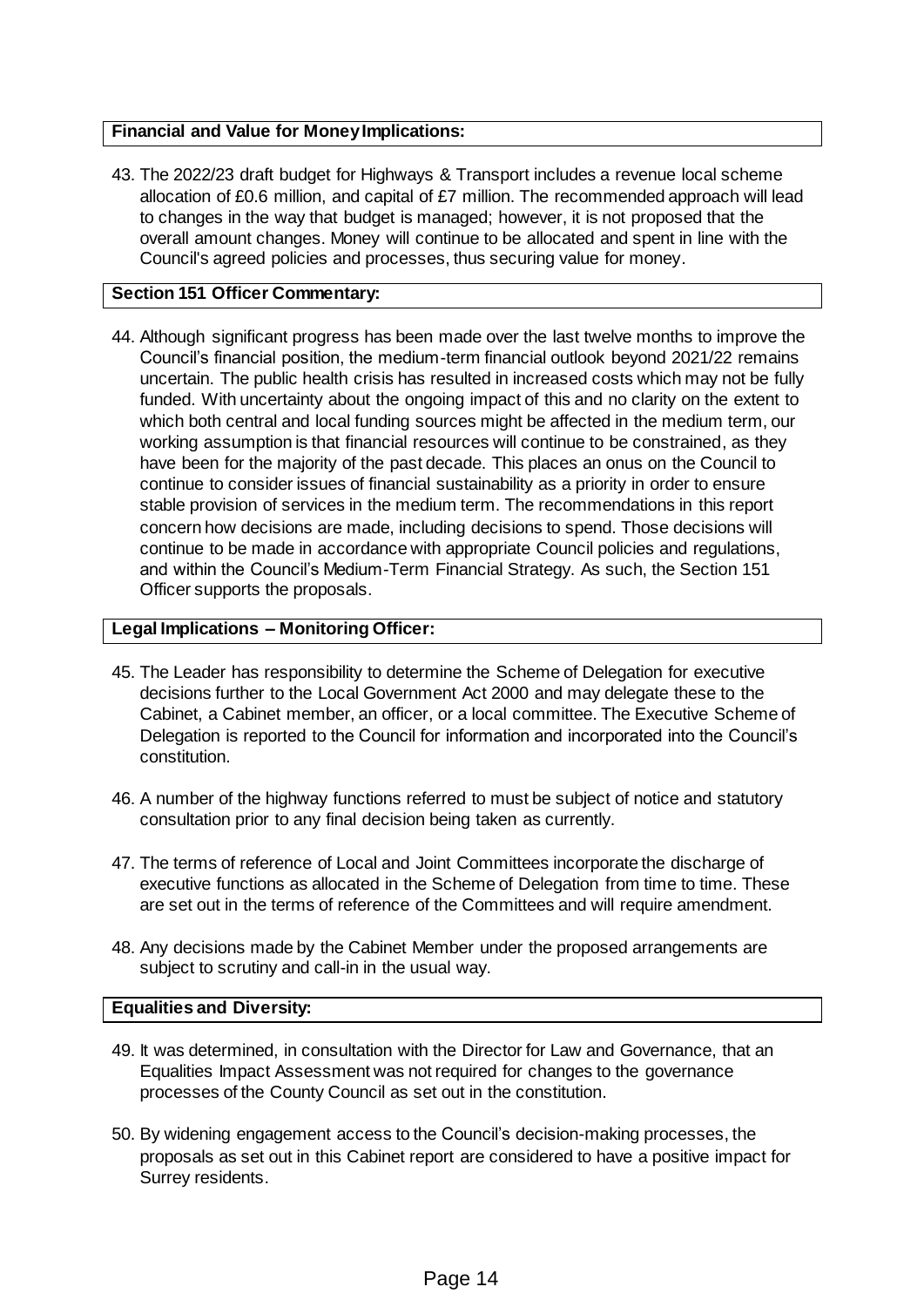## **Other Implications:**

51. The potential implications for the following council priorities and policy areas have been considered. Where the impact is potentially significant a summary of the issues is set out in detail below.

| Area assessed:                                                      | <b>Direct Implications:</b>                                                                                                                            |
|---------------------------------------------------------------------|--------------------------------------------------------------------------------------------------------------------------------------------------------|
| Corporate Parenting/Looked After                                    | No direct implications                                                                                                                                 |
| Children                                                            |                                                                                                                                                        |
| Safeguarding responsibilities for<br>vulnerable children and adults | No direct implications                                                                                                                                 |
| Environmental sustainability                                        | Updated assessment criteria will be<br>consistent with and where possible<br>contribute toward SCC sustainability and<br>climate change commitments    |
| <b>Public Health</b>                                                | The CNA referenced within the report is co-<br>produced with the input of health agencies<br>and has a positive impact on wider health<br>determinants |

#### **What Happens Next:**

- 52. The changes to the Council's constitution will be reported to Council on 22 March 2022. The Director of Legal and Governance will work alongside the four joint committee democratic service officers to update the respective Joint Committee constitutions to keep these aligned with the County Council's constitution. The County Council currently has Joint Committee arrangements with four D&Bs (Woking, Guildford, Runnymede, and Spelthorne). Under recommendation six Cabinet agreement is sought for the Director of Legal and Governance to work in conjunction with democratic service officers to update the respective Joint Committee constitutions to keep these aligned.
- 53. The finance team will work with highway officers to make required changes to highway budgets and operating procedures.
- 54. Highway officers will work with the Communities, Environment and Highways Select Committee to develop an updated ITS assessment criteria, which will be recommended to the Cabinet Member for approval.